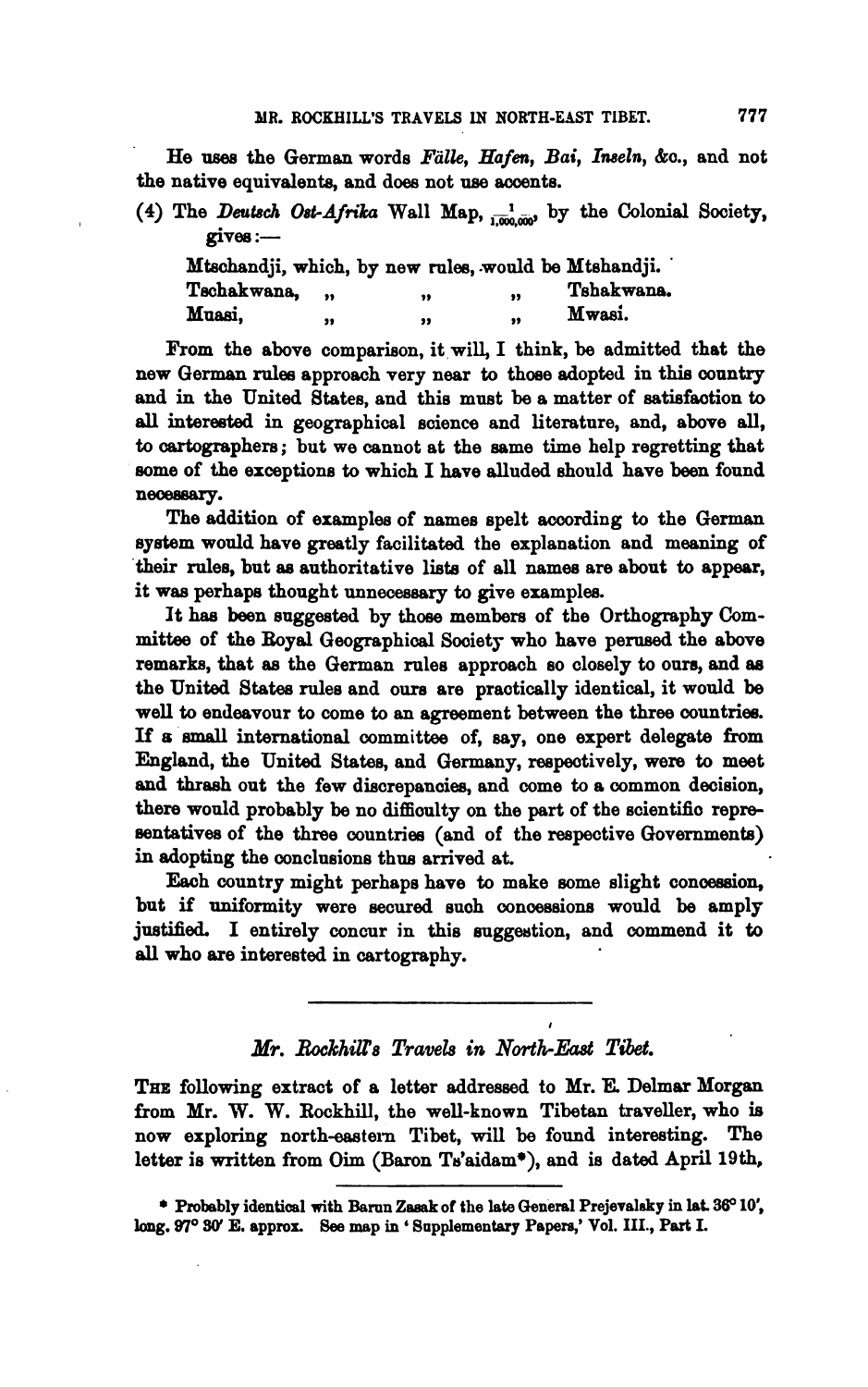1892. Referring to Vol. III., Part I., of the 'Supplementary Papers,' **R.G.S., Mr. Rockhill writes :-''** In the postscript you say that a little doubt is thrown on the correctness of my information as to the names of the two lakes to the east of Karmat'ang.\* I have within the laat month inquired of a large number of Panaka and Ts'aidam Mongols, who have been to the lakes'many times, what were their names. They have all answered, 'Jarang Norang' (the usual corrupt pronunciation of the Tibetan worde **Rgya-ring** and Snon-ring), or ' Ts'aka-Tsaga.' Ta'aka doe8 not necessarily imply that the lake is salty, but only that salt is found along its shores. This is the case with the Ts'aka in question, for the Golok get on its shores nearly all the salt they **me.** 

"Another point is **as** to the name of the Upper Bayan gol, **the**  principal river of the Ts'aidam. It is known in Shang as Yohuré gol (or Ch'uk'a when a Tibetan is speaking), and **as** Bayan go1 west of Shang when it enters the plain. No other name is ever given it. (I write the name phonetically ; it is a Mongol word, meaning, I am told, 'medicine'). On Prejevalsky's map the name figures **ae** Yegrai, but if my ear serves me at all well, this does not approximate very closely the sound of the Mongol word.

"It may be of interest to you to know that after a very intereating visit to the Salar (Turki tribes, soi-disant from Samarkand) living on the Fellow River west of Hsiin-hua-T'ing, and the Rongwa Tibetans of the Kuei-te district, I came to the Ts'aidam by a previously untrodden route south of the Kokonor by the Bayan (or Wayen) nor, Gunga nor, Huynyung, and Muri-Wahon (south-south-east of the Ts'aka or Tale'dabesu nor, to the east of Dulan Kus). Thence I **oame**  over a range certainly not less than 16,000 feet high, into the **baain**  of a river flowing into the Ts'aidam swamp, the Tsahan ossnt **(ita** ' lower course is marked on my route map **as** Sham gol, its name in the plain). I followed down its course for some 40 miles, and then taking a direct route west (the river making a big bend north-west before entering the plain), reached the village of Shang on April 4th. After a few days I went again to the Tosu nor, t the west end of which I make to be in lat. **35' 27'** N. (observations subject to correction). This lake, which I believe I am the only foreigner to have visited, is certainly not lese than 35 miles from east to west, and about **2** to **2b miles** in breadth. Its altitude is less than I had made it in **'89.** I make it now to be a little over 13,000 feet above sea-level-1000 feet lower than the Western lake (Alang nor).

<sup>\*</sup> Prejevalaky's Gharmattyn, or Odon-tala (Sinice, Sing-su-hai) = The Plain at the **Sourea of the Yellow River.** 

 $\dagger$  Probably identical with the Tsasa gol of Prejevalsky (cf. map, 'Suppl. Papers,' **ibid.** 

 $\dagger$  This lake is marked indefinitely on the above map as Toso nor, in approximately **the name latitude os that dgnal to it by Mr.** Bockhill **fmm actual obeervation.**